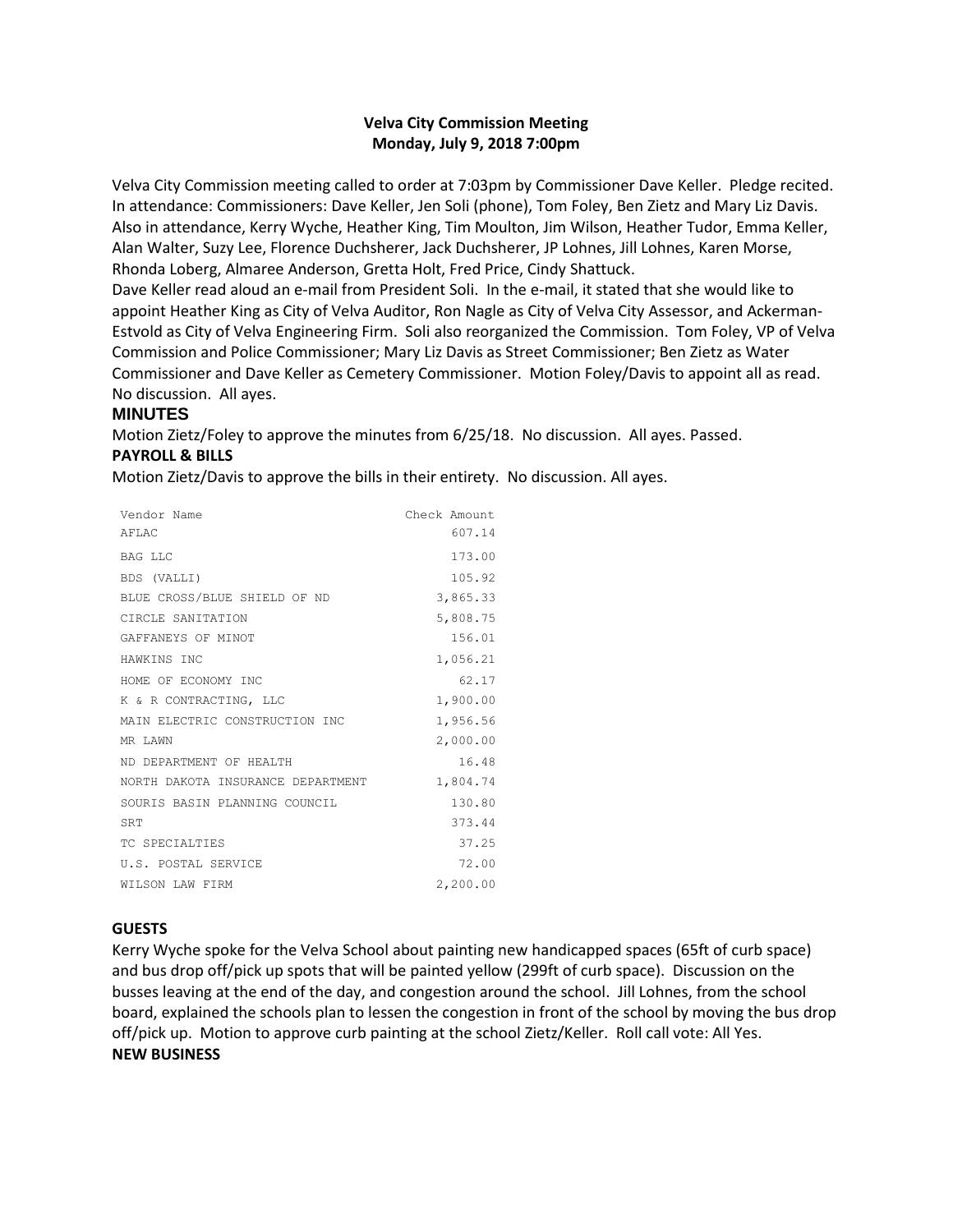Discussion of the new Police contract. The Commission had questions for the Sherriff about the contract. Zietz/Keller to table contract until the Sherriff can attend, so he can answer questions for the Commission.

## **OLD BUSINESS**

Laurie Klimpel asked about the spraying of weeds in the ditch by the Cenex Store. Klimpel presented a letter from the DOT, dated in 2014, stating Velva "is responsible to maintain the highway right of way through Velva clear of encroachments, including changes or obstructions to drainage." Alan Walter said he would talk to the weed control officer about the issue. Jen Soli mentioned Mike Heisler is certified to spray. Mary Liz Davis asked Tim Moulton if he and Kelly could come back to the next meeting with information about certification.

The Loberg sisters attended to follow up on their petition of access to their property. They stated they would like to present a site plan to the City, but without access to their property, it is hard to make a site plan. J. Wilson explained how to go about creating a sub-division and stated there is access at the South end of the property. Wilson stated he would like to get an opinion from the Attorney General. By getting an opinion from the AG, it would help the City and the Lobergs with a decision on how to handle the new development. Foley gave permission for Wilson to write a letter to the AG asking for an opinion. Wilson said he would have the letter to the AG within the next two weeks.

## **REPORTS OF THE PRESIDENT**

#### **REPORTS OF OFFICERS**

Finance Commissioner: None. Water Commissioner: Tim Moulton talked about the water pump that went down, possibly from a lightning strike. Pump is now fixed and H. King is looking into an insurance claim. Street Commissioner: Soli asked about the yellow curbing and when would be repainted. T. Moulton said they would repaint the curbs when they have time. Cemetery Commissioner stated there were two burials last month. Police Commissioner: Foley said he talked to the Sheriff about the trailers, etc. parked around town. The Sheriff drove around Velva, saw numerous violations, and will talk to his officers about enforcing the ordinances.

Foley also mentioned a developer is ready to make an offer on a city owned property. Jim Wilson suggested talk to the VCDC, and see if they would like to buy the property from the city. Then the VCDC can work with the developer in the sale of said property.

# **ATTORNEY**

Wilson stated he did not have a chance to get the Policy Manual done. Wilson presented ordinance revisions on elected officers and Commission meetings. Wilson read each section aloud and explained that these terms can be amended. Zietz/Davis to approve the first reading of revised ordinances. No discussion. All ayes.

# **AUDITOR REPORT**

Heather King said she resent the information that she sent in February, to Mahlum Goodhart again so they can complete the 2013 audit.

#### **ENGINEERING**

Alan Walter said he met with Randy from DL Barkie and he is going to fix the north end of the clean out. Walter is still waiting for a response from the CORE after calling numerous times and sending out emails. Walter talked to Jim Redding about the highway drainage. He and Kelly Jemtrud looked at the culverts and saw where the water is not draining properly. Drainage along the highway is plugged and needs to be fixed.

#### **GAMING**

**PUBLIC WORKS**

# **COMPLAINTS**

Complaint of feral cats on property. Letter been sent to property owners where cats are living. **BUILDING PERMITS**